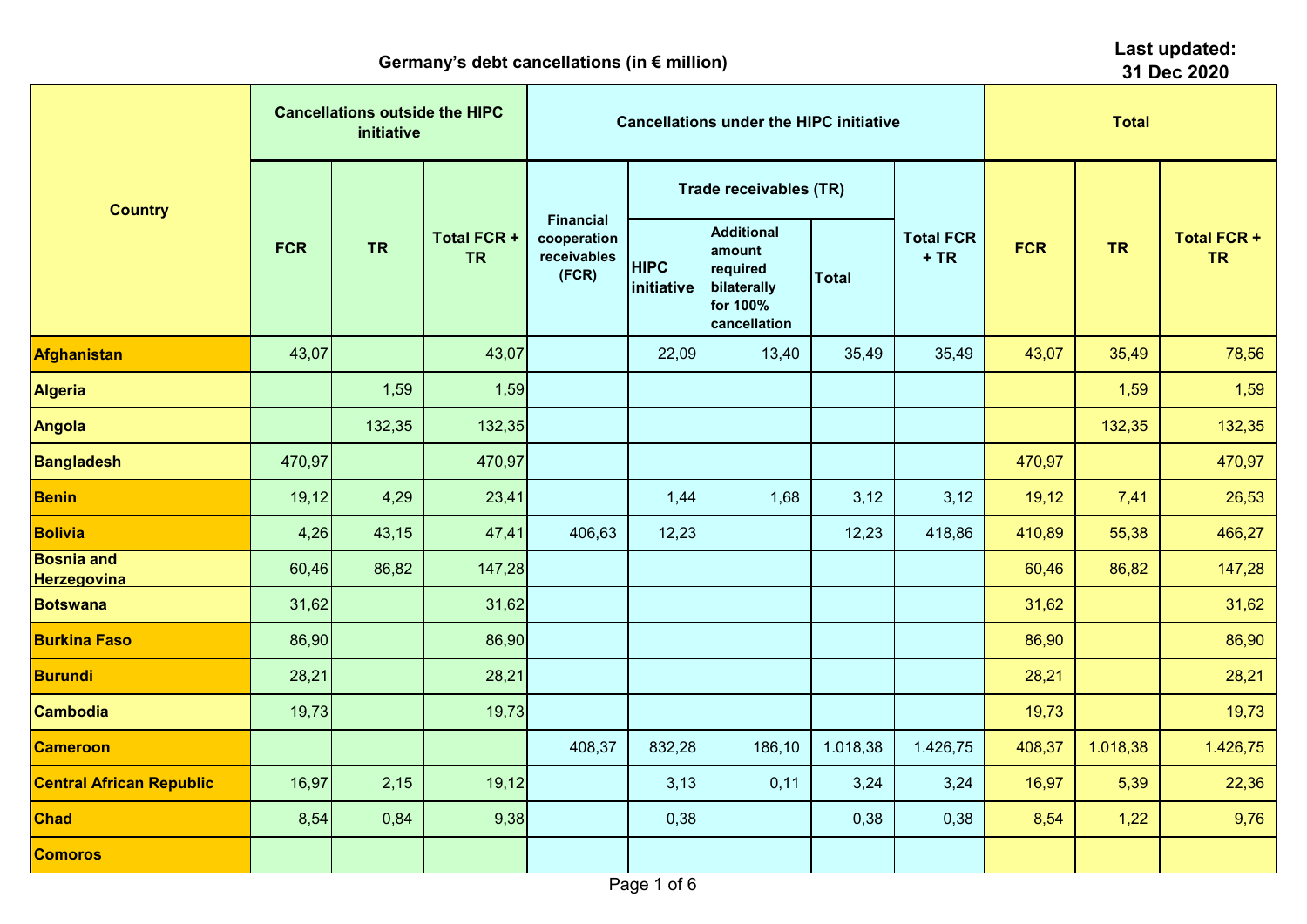|                                   | 31 Dec 2020 |                                                     |                                 |                                                         |                           |                                                                                    |              |                            |            |           |                                 |
|-----------------------------------|-------------|-----------------------------------------------------|---------------------------------|---------------------------------------------------------|---------------------------|------------------------------------------------------------------------------------|--------------|----------------------------|------------|-----------|---------------------------------|
|                                   |             | <b>Cancellations outside the HIPC</b><br>initiative |                                 |                                                         |                           | <b>Cancellations under the HIPC initiative</b>                                     | <b>Total</b> |                            |            |           |                                 |
| <b>Country</b>                    |             |                                                     |                                 |                                                         |                           | Trade receivables (TR)                                                             |              |                            |            | <b>TR</b> | <b>Total FCR +</b><br><b>TR</b> |
|                                   | <b>FCR</b>  | <b>TR</b>                                           | <b>Total FCR +</b><br><b>TR</b> | <b>Financial</b><br>cooperation<br>receivables<br>(FCR) | <b>HIPC</b><br>initiative | <b>Additional</b><br>amount<br>required<br>bilaterally<br>for 100%<br>cancellation | <b>Total</b> | <b>Total FCR</b><br>$+ TR$ | <b>FCR</b> |           |                                 |
| <b>Congo, DR (formerly Zaire)</b> | 232,95      | 15,34                                               | 248,29                          | 163,59                                                  | 833,13                    | 14,69                                                                              | 847,82       | 1.011,41                   | 396,54     | 863,16    | 1.259,70                        |
| Congo, R                          |             |                                                     |                                 | 42,55                                                   | 109,57                    | 45,76                                                                              | 155,33       | 197,88                     | 42,55      | 155,33    | 197,88                          |
| Côte d'Ivoire                     | 40,22       | 44,48                                               | 84,70                           | 322,98                                                  | 96,09                     | 20,60                                                                              | 116,69       | 439,67                     | 363,20     | 161,17    | 524,37                          |
| <b>Croatia</b>                    |             | 4,40                                                | 4,40                            |                                                         |                           |                                                                                    |              |                            | 0,00       | 4,40      | 4,40                            |
| <b>Djibouti</b>                   | 10,23       |                                                     | 10,23                           |                                                         |                           |                                                                                    |              |                            | 10,23      |           | 10,23                           |
| <b>Dom. Republic</b>              | 5,55        |                                                     | 5,55                            |                                                         |                           |                                                                                    |              |                            | 5,55       |           | 5,55                            |
| <b>Ecuador</b>                    | 30,48       |                                                     | 30,48                           |                                                         |                           |                                                                                    |              |                            | 30,48      |           | 30,48                           |
| <b>Egypt</b>                      | 324,35      | 649,49                                              | 973,84                          |                                                         |                           |                                                                                    |              |                            | 324,35     | 649,49    | 973,84                          |
| <b>El Salvador</b>                | 20,00       |                                                     | 20,00                           |                                                         |                           |                                                                                    |              |                            | 20,00      |           | 20,00                           |
| <b>Eritrea</b>                    |             |                                                     |                                 |                                                         |                           |                                                                                    |              |                            |            |           |                                 |
| <b>Ethiopia</b>                   | 54,12       | 63,09                                               | 117,21                          |                                                         | 65,85                     | 16,15                                                                              | 82,00        | 82,00                      | 54,12      | 145,09    | 199,21                          |
| Georgia                           | 1,51        |                                                     | 1,51                            |                                                         |                           |                                                                                    |              |                            | 1,51       |           | 1,51                            |
| <b>Ghana</b>                      | 232,85      |                                                     | 232,85                          | 253,07                                                  | 7,10                      | 0,52                                                                               | 7,62         | 260,69                     | 485,92     | 7,62      | 493,54                          |
| <b>Guinea</b>                     | 51,40       | 9,30                                                | 60,70                           |                                                         | 5,77                      | 0,63                                                                               | 6,40         | 6,40                       | 51,40      | 15,70     | 67,10                           |
| <b>Guinea-Bissau</b>              |             | 1,28                                                | 1,28                            |                                                         | 3,48                      |                                                                                    | 3,48         | 3,48                       |            | 4,76      | 4,76                            |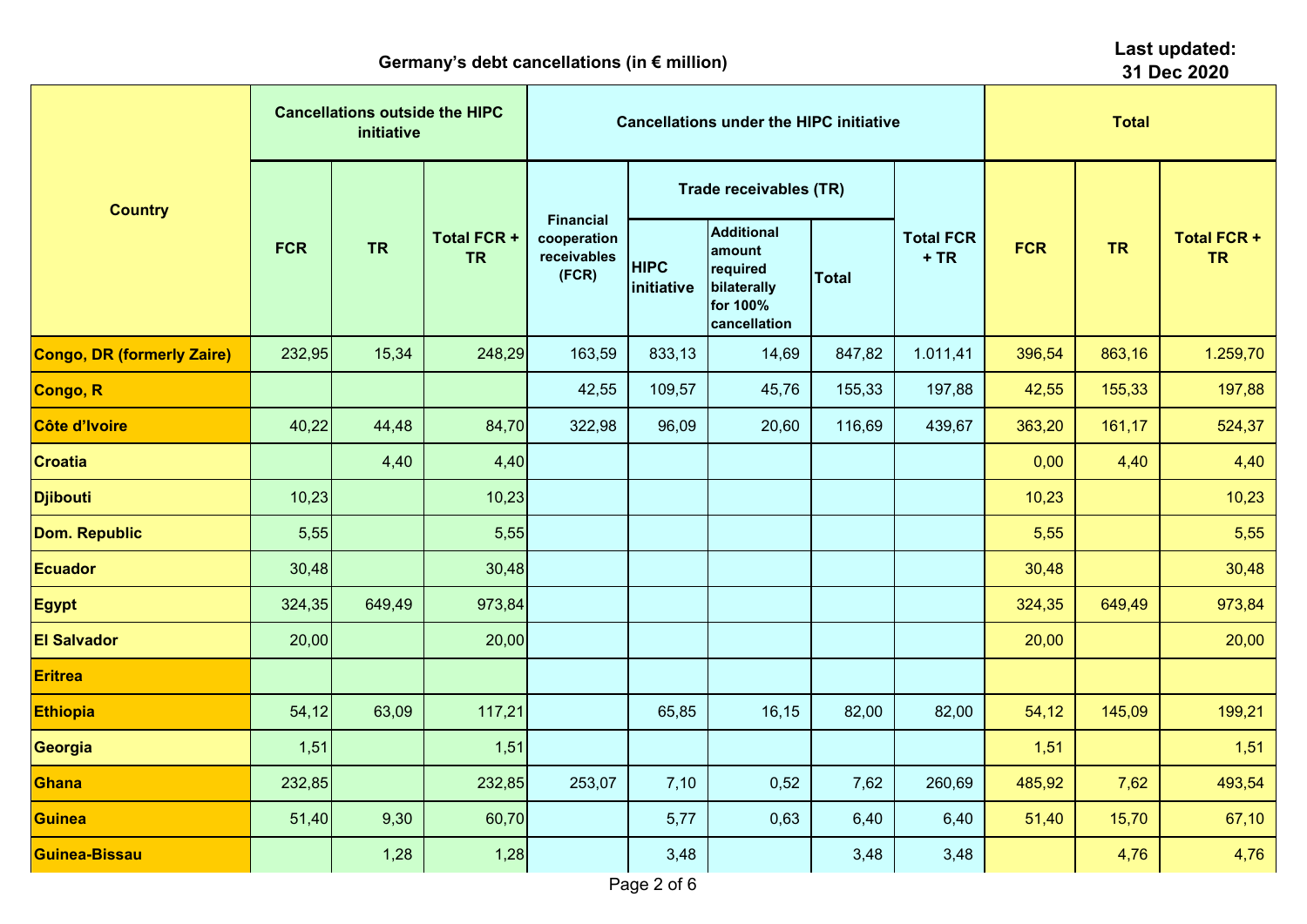| $\sim$ . $\sim$ . $\sim$ . $\sim$ . $\sim$ . $\sim$ . $\sim$ . $\sim$ . $\sim$ . $\sim$ . $\sim$ . $\sim$ . $\sim$ . $\sim$ . $\sim$ . $\sim$ . $\sim$ . $\sim$ . $\sim$ . $\sim$ . $\sim$ . $\sim$ . $\sim$ . $\sim$ . $\sim$ . $\sim$ . $\sim$ . $\sim$ . $\sim$ . $\sim$ . $\sim$ . $\sim$<br>31 Dec 2020 |            |                                                     |                                 |                                                         |                               |                                                                                    |              |                            |            |           |                                 |  |  |
|--------------------------------------------------------------------------------------------------------------------------------------------------------------------------------------------------------------------------------------------------------------------------------------------------------------|------------|-----------------------------------------------------|---------------------------------|---------------------------------------------------------|-------------------------------|------------------------------------------------------------------------------------|--------------|----------------------------|------------|-----------|---------------------------------|--|--|
|                                                                                                                                                                                                                                                                                                              |            | <b>Cancellations outside the HIPC</b><br>initiative |                                 |                                                         |                               | <b>Cancellations under the HIPC initiative</b>                                     | <b>Total</b> |                            |            |           |                                 |  |  |
| <b>Country</b>                                                                                                                                                                                                                                                                                               |            |                                                     |                                 |                                                         | <b>Trade receivables (TR)</b> |                                                                                    |              |                            |            |           |                                 |  |  |
|                                                                                                                                                                                                                                                                                                              | <b>FCR</b> | <b>TR</b>                                           | <b>Total FCR +</b><br><b>TR</b> | <b>Financial</b><br>cooperation<br>receivables<br>(FCR) | <b>HIPC</b><br>initiative     | <b>Additional</b><br>amount<br>required<br>bilaterally<br>for 100%<br>cancellation | <b>Total</b> | <b>Total FCR</b><br>$+ TR$ | <b>FCR</b> | <b>TR</b> | <b>Total FCR +</b><br><b>TR</b> |  |  |
| <b>Guyana</b>                                                                                                                                                                                                                                                                                                |            | 10,53                                               | 10,53                           | 8,49                                                    | 2,95                          | 0,87                                                                               | 3,82         | 12,31                      | 8,49       | 14,35     | 22,84                           |  |  |
| <b>Haiti</b>                                                                                                                                                                                                                                                                                                 | 13,24      |                                                     | 13,24                           |                                                         |                               |                                                                                    |              |                            | 13,24      |           | 13,24                           |  |  |
| <b>Honduras</b>                                                                                                                                                                                                                                                                                              |            | 8,79                                                | 8,79                            | 94,65                                                   | 9,56                          | 3,52                                                                               | 13,08        | 107,73                     | 94,65      | 21,87     | 116,52                          |  |  |
| <b>Indonesia</b>                                                                                                                                                                                                                                                                                             | 161, 15    |                                                     | 161,15                          |                                                         |                               |                                                                                    |              |                            | 161,15     |           | 161,15                          |  |  |
| <b>Iraq</b>                                                                                                                                                                                                                                                                                                  |            | 4.701,52                                            | 4.701,52                        |                                                         |                               |                                                                                    |              |                            |            | 4.701,52  | 4.701,52                        |  |  |
| <b>Jordan</b>                                                                                                                                                                                                                                                                                                | 280,11     |                                                     | 280,11                          |                                                         |                               |                                                                                    |              |                            | 280,11     |           | 280,11                          |  |  |
| <b>Kenya</b>                                                                                                                                                                                                                                                                                                 | 355,50     |                                                     | 355,50                          |                                                         |                               |                                                                                    |              |                            | 355,50     |           | 355,50                          |  |  |
| Kyrgyzstan                                                                                                                                                                                                                                                                                                   | 14,89      | 5,28                                                | 20,17                           |                                                         |                               |                                                                                    |              |                            | 14,89      | 5,28      | 20,17                           |  |  |
| Laos                                                                                                                                                                                                                                                                                                         | 25,53      |                                                     | 25,53                           |                                                         |                               |                                                                                    |              |                            | 25,53      |           | 25,53                           |  |  |
| <b>Lesotho</b>                                                                                                                                                                                                                                                                                               | 11,25      |                                                     | 11,25                           |                                                         |                               |                                                                                    |              |                            | 11,25      |           | 11,25                           |  |  |
| <b>Liberia</b>                                                                                                                                                                                                                                                                                               |            |                                                     |                                 | 216,10                                                  | 143,78                        |                                                                                    | 143,78       | 359,88                     | 216,10     | 143,78    | 359,88                          |  |  |
| <b>Macedonia</b>                                                                                                                                                                                                                                                                                             |            | 3,40                                                | 3,40                            |                                                         |                               |                                                                                    |              |                            |            | 3,40      | 3,40                            |  |  |
| <b>Madagascar</b>                                                                                                                                                                                                                                                                                            | 101, 18    | 54,05                                               | 155,23                          | 23,34                                                   | 38,07                         | 13,10                                                                              | 51,17        | 74,51                      | 124,52     | 105,22    | 229,74                          |  |  |
| <b>Malawi</b>                                                                                                                                                                                                                                                                                                | 44,95      |                                                     | 44,95                           |                                                         | 0,53                          | 0,05                                                                               | 0,58         | 0,58                       | 44,95      | 0,58      | 45,53                           |  |  |
| <b>Mali</b>                                                                                                                                                                                                                                                                                                  | 87,91      |                                                     | 87,91                           |                                                         |                               |                                                                                    |              |                            | 87,91      |           | 87,91                           |  |  |
|                                                                                                                                                                                                                                                                                                              |            | Page 3 of 6                                         |                                 |                                                         |                               |                                                                                    |              |                            |            |           |                                 |  |  |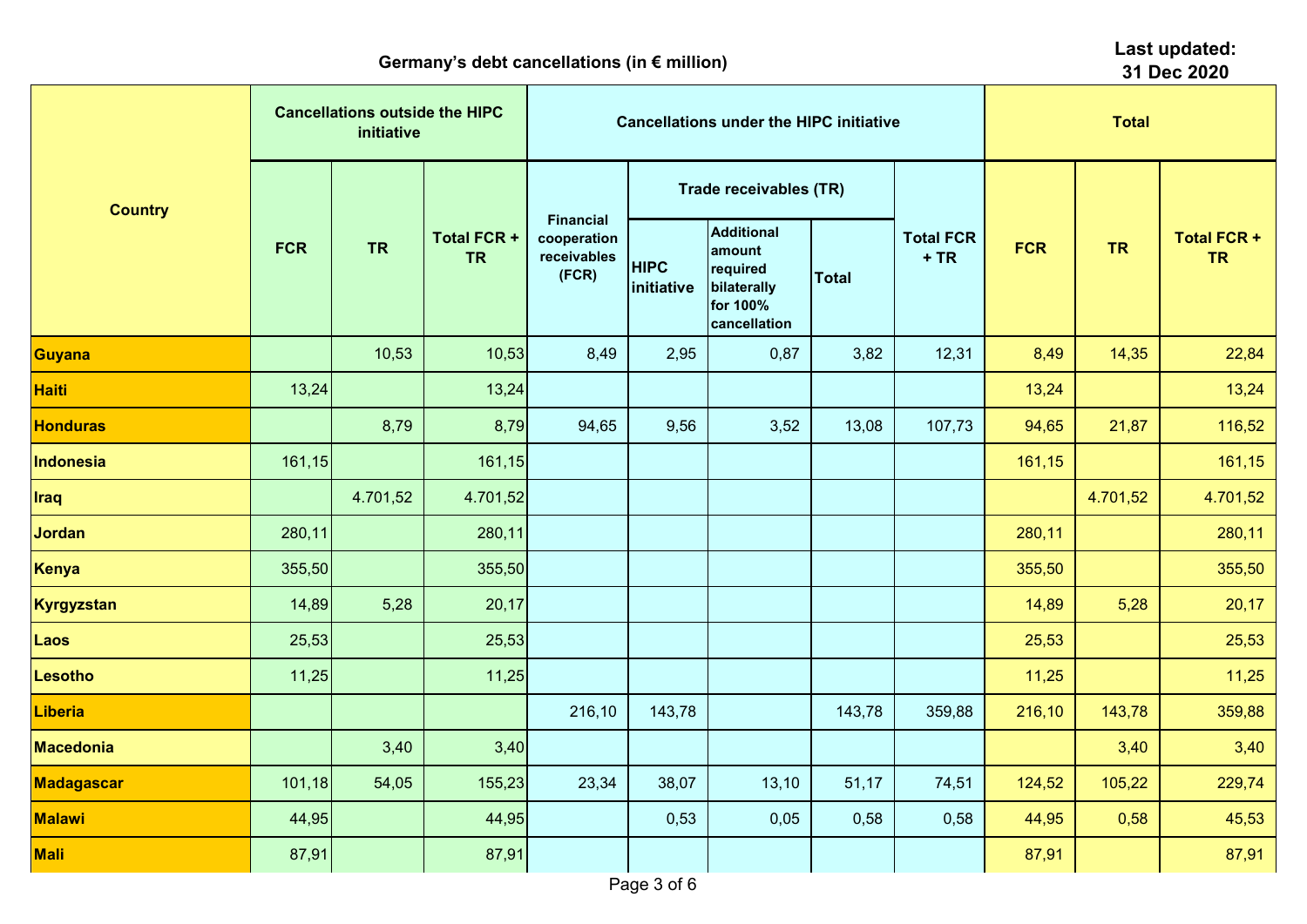|                              | <b>Cancellations outside the HIPC</b><br>initiative |           |                                 |                                                         |                           | <b>Cancellations under the HIPC initiative</b>                                     | <b>Total</b> |                            |            |           |                                 |
|------------------------------|-----------------------------------------------------|-----------|---------------------------------|---------------------------------------------------------|---------------------------|------------------------------------------------------------------------------------|--------------|----------------------------|------------|-----------|---------------------------------|
| <b>Country</b>               | <b>FCR</b>                                          |           | <b>Total FCR +</b><br><b>TR</b> |                                                         |                           | <b>Trade receivables (TR)</b>                                                      |              | <b>Total FCR</b><br>$+ TR$ |            |           |                                 |
|                              |                                                     | <b>TR</b> |                                 | <b>Financial</b><br>cooperation<br>receivables<br>(FCR) | <b>HIPC</b><br>initiative | <b>Additional</b><br>amount<br>required<br>bilaterally<br>for 100%<br>cancellation | <b>Total</b> |                            | <b>FCR</b> | <b>TR</b> | <b>Total FCR +</b><br><b>TR</b> |
| <b>Mauritania</b>            | 60,00                                               | 2,97      | 62,97                           |                                                         | 25,55                     | 1,42                                                                               | 26,97        | 26,97                      | 60,00      | 29,94     | 89,94                           |
| <b>Montenegro</b>            | 12,57                                               | 52,70     | 65,27                           |                                                         |                           |                                                                                    |              |                            | 12,57      | 52,70     | 65,27                           |
| <b>Mozambique</b>            | 76,54                                               | 129,00    | 205,54                          |                                                         | 189,37                    | 5,93                                                                               | 195,30       | 195,30                     | 76,54      | 324,30    | 400,84                          |
| <b>Myanmar</b>               | 511,73                                              | 34,60     | 546,33                          |                                                         |                           |                                                                                    |              |                            | 511,73     | 34,60     | 546,33                          |
| <b>Nepal</b>                 | 44,23                                               |           | 44,23                           |                                                         |                           |                                                                                    |              |                            | 44,23      |           | 44,23                           |
| <b>Nicaragua</b>             |                                                     | 440,07    | 440,07                          | 179,35                                                  | 268,70                    | 25,04                                                                              | 293,74       | 473,09                     | 179,35     | 733,81    | 913,16                          |
| <b>Niger</b>                 | 91,90                                               |           | 91,90                           |                                                         |                           |                                                                                    |              |                            | 91,90      |           | 91,90                           |
| <b>Nigeria</b>               | 57,38                                               | 2.346,53  | 2.403,91                        |                                                         |                           |                                                                                    |              |                            | 57,38      | 2.346,53  | 2.403,91                        |
| <b>Pakistan</b>              | 174,11                                              |           | 174,11                          |                                                         |                           |                                                                                    |              |                            | 174,11     |           | 174,11                          |
| <b>Peru</b>                  | 233,10                                              |           | 233,10                          |                                                         |                           |                                                                                    |              |                            | 233,10     |           | 233,10                          |
| <b>Philippines</b>           | 7,36                                                |           | 7,36                            |                                                         |                           |                                                                                    |              |                            | 7,36       |           | 7,36                            |
| <b>Poland</b>                |                                                     | 3.537,83  | 3.537,83                        |                                                         |                           |                                                                                    |              |                            |            | 3.537,83  | 3.537,83                        |
| <b>Rwanda</b>                | 52,70                                               |           | 52,70                           |                                                         |                           |                                                                                    |              |                            | 52,70      |           | 52,70                           |
| <b>São Tomé and Principe</b> |                                                     |           |                                 |                                                         | 12,32                     | 0,53                                                                               | 12,85        | 12,85                      |            | 12,85     | 12,85                           |
| <b>Senegal</b>               | 157,53                                              |           | 157,53                          | 118,36                                                  |                           |                                                                                    |              | 118,36                     | 275,89     |           | 275,89                          |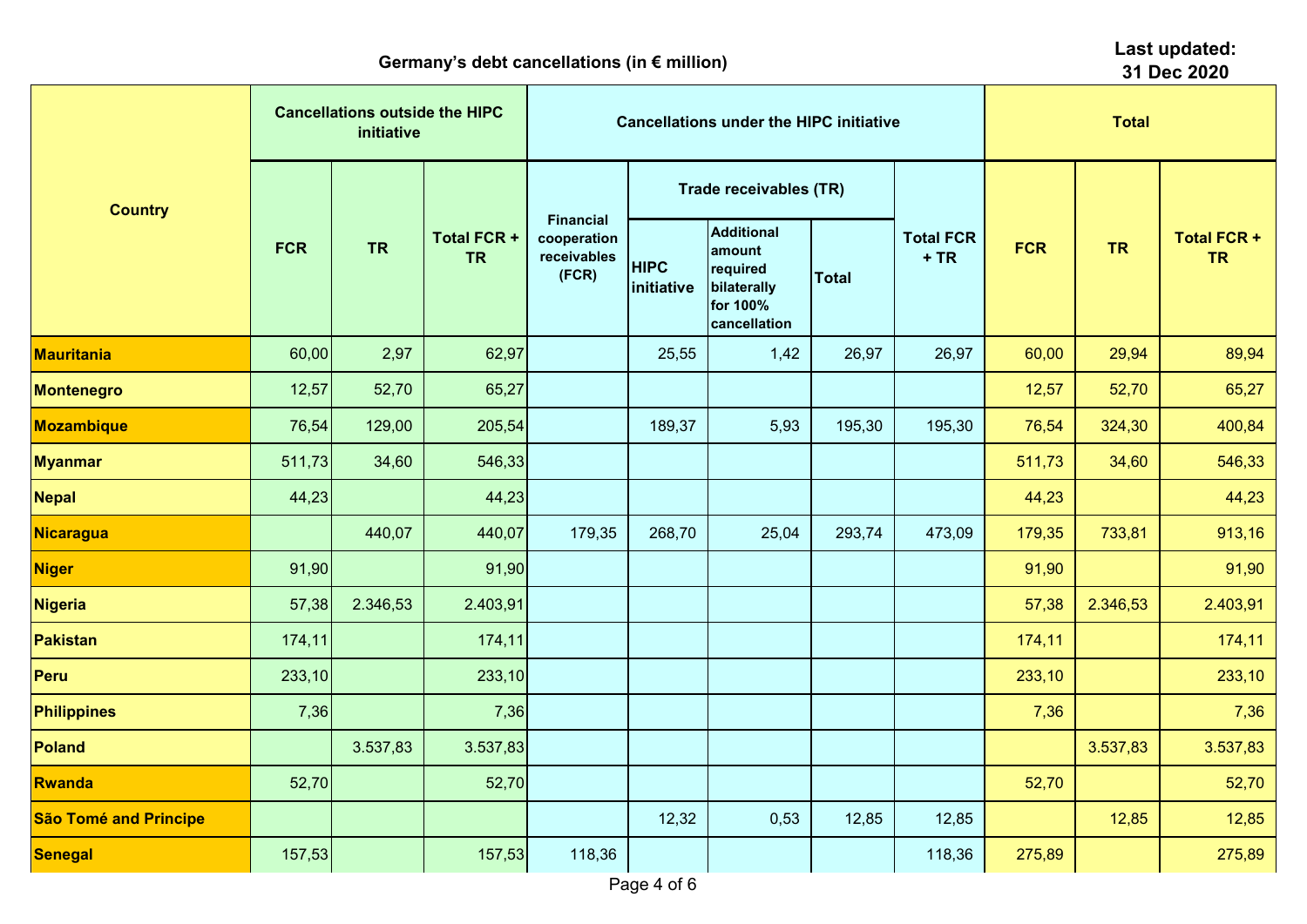|                     | 31 Dec 2020 |                                                     |                                 |                                                         |                           |                                                                                    |              |                            |            |           |                                 |
|---------------------|-------------|-----------------------------------------------------|---------------------------------|---------------------------------------------------------|---------------------------|------------------------------------------------------------------------------------|--------------|----------------------------|------------|-----------|---------------------------------|
| <b>Country</b>      |             | <b>Cancellations outside the HIPC</b><br>initiative |                                 |                                                         |                           | <b>Cancellations under the HIPC initiative</b>                                     | <b>Total</b> |                            |            |           |                                 |
|                     |             | <b>TR</b>                                           |                                 |                                                         |                           | Trade receivables (TR)                                                             |              | <b>Total FCR</b><br>$+ TR$ |            |           |                                 |
|                     | <b>FCR</b>  |                                                     | <b>Total FCR +</b><br><b>TR</b> | <b>Financial</b><br>cooperation<br>receivables<br>(FCR) | <b>HIPC</b><br>initiative | <b>Additional</b><br>amount<br>required<br>bilaterally<br>for 100%<br>cancellation | <b>Total</b> |                            | <b>FCR</b> | <b>TR</b> | <b>Total FCR +</b><br><b>TR</b> |
| <b>Serbia</b>       | 49,86       | 468,68                                              | 518,54                          |                                                         |                           |                                                                                    |              |                            | 49,86      | 468,68    | 518,54                          |
| <b>Sierra Leone</b> | 78,04       | 14,06                                               | 92,10                           |                                                         | 20,57                     | 0,16                                                                               | 20,73        | 20,73                      | 78,04      | 34,79     | 112,83                          |
| <b>Somalia</b>      | 53,24       |                                                     | 53,24                           |                                                         |                           |                                                                                    |              |                            | 53,24      |           | 53,24                           |
| Sudan <sup>1</sup>  | 224,27      |                                                     | 224,27                          |                                                         |                           |                                                                                    |              |                            | 224,27     |           | 224,27                          |
| <b>Suriname</b>     |             | 5,50                                                | 5,50                            |                                                         |                           |                                                                                    |              |                            |            | 5,50      | 5,50                            |
| <b>Syria</b>        | 70,62       |                                                     | 70,62                           |                                                         |                           |                                                                                    |              |                            | 70,62      |           | 70,62                           |
| <b>Tanzania</b>     | 178,10      | 92,44                                               | 270,54                          |                                                         | 51,24                     | 16,64                                                                              | 67,88        | 67,88                      | 178,10     | 160,32    | 338,42                          |
| the Gambia          | 10,23       |                                                     | 10,23                           |                                                         |                           |                                                                                    |              |                            | 10,23      |           | 10,23                           |
| <b>Togo</b>         | 174,23      | 9,20                                                | 183,43                          |                                                         | 24,55                     | 6,19                                                                               | 30,74        | 30,74                      | 174,23     | 39,94     | 214,17                          |
| <b>Tonga</b>        | 1,59        |                                                     | 1,59                            |                                                         |                           |                                                                                    |              |                            | 1,59       | 0,00      | 1,59                            |
| <b>Total</b>        | 5.208,55    | 12.975,72                                           | 18.184,27                       | 2.237,48                                                | 2.779,73                  | 373,09                                                                             | 3.152,82     | 5.390,30                   | 7.446,03   | 16.128,54 | 23.574,57                       |
| <b>Uganda</b>       | 35,32       | 0,92                                                | 36,24                           |                                                         | 0,90                      |                                                                                    | 0,90         | 0,90                       | 35,32      | 1,82      | 37,14                           |
| <b>Vietnam</b>      | 54,29       | 8,95                                                | 63,24                           |                                                         |                           |                                                                                    |              |                            | 54,29      | 8,95      | 63,24                           |
| Yemen               | 90,03       | 2,86                                                | 92,89                           |                                                         |                           |                                                                                    |              |                            | 90,03      | 2,86      | 92,89                           |

**Last updated:**